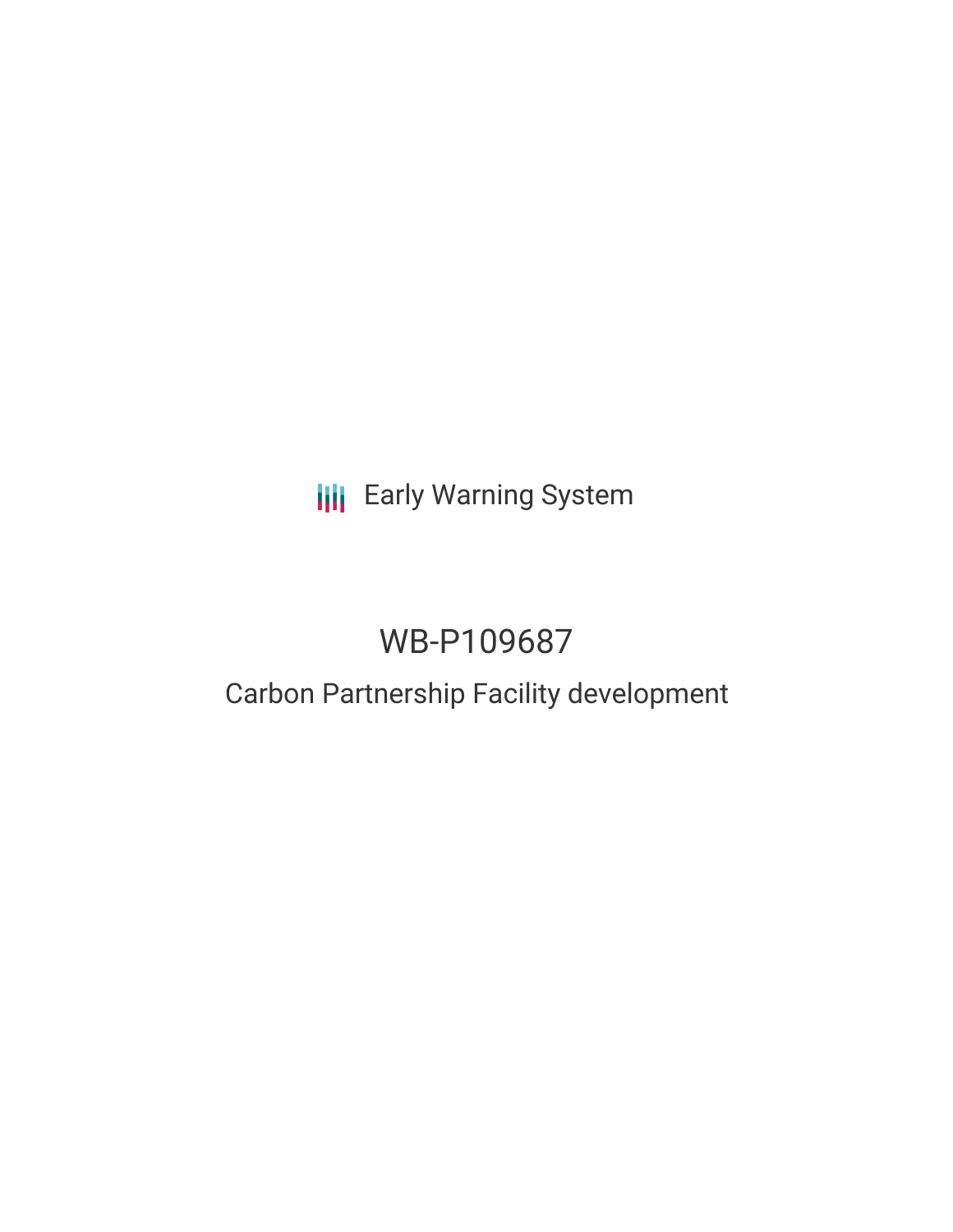

#### **Quick Facts**

| <b>Financial Institutions</b> | World Bank (WB)                |
|-------------------------------|--------------------------------|
| <b>Status</b>                 | Pipeline                       |
| <b>Bank Risk Rating</b>       |                                |
| <b>Sectors</b>                | <b>Climate and Environment</b> |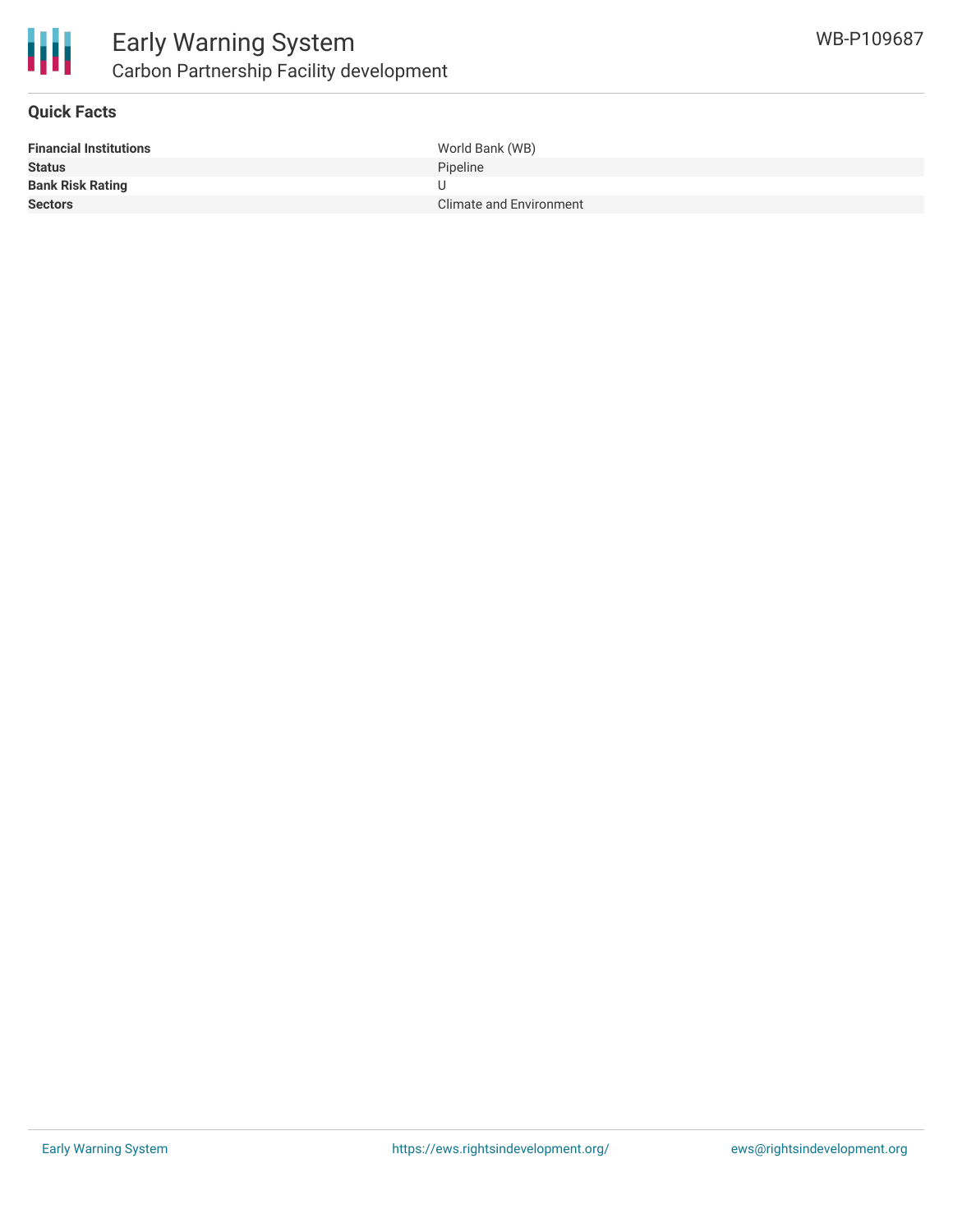

## **Project Description**

This project will finance the development of the Carbon Partnership Facility.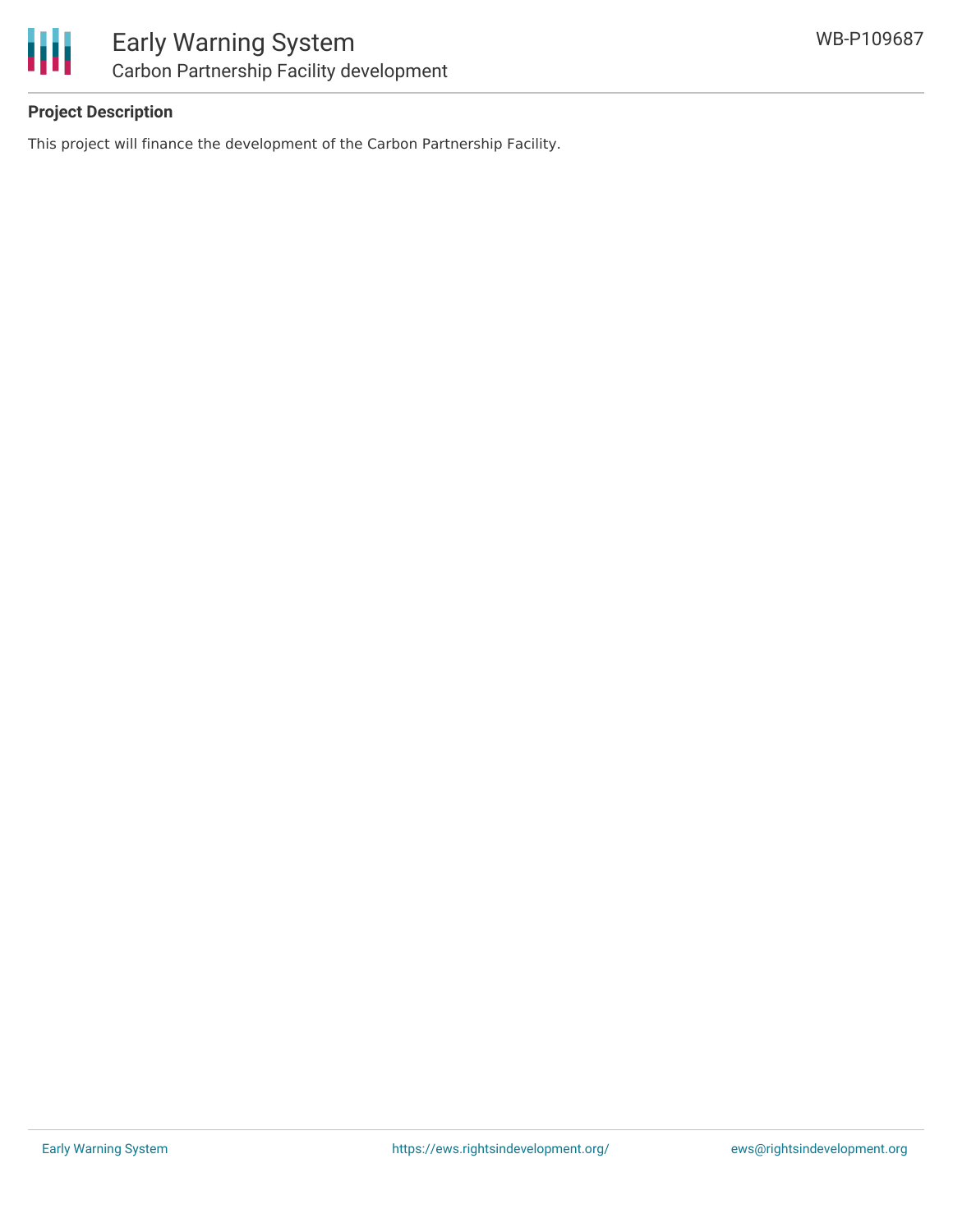

### **Investment Description**

World Bank (WB)